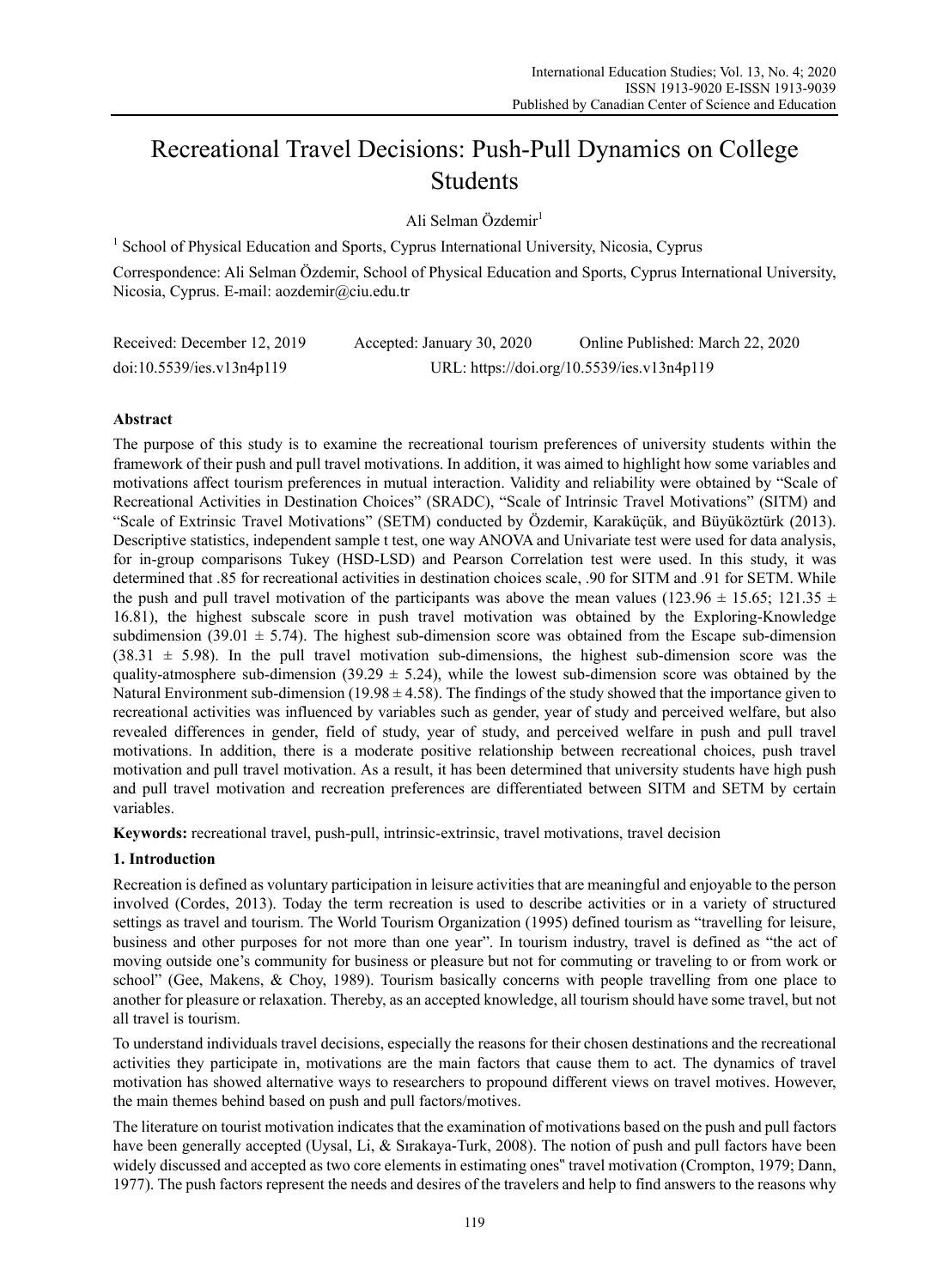people tend to escape where they live. Pull factors are the reasons that call us to the relevant destination. Push and pull factors have been generally characterized as relating two separate decisions made at two separate points in time. One focuses on whether to go and the other on where to go (Klenosky, 2002). Push factors refer to motivations such as escape from a perceived mundane environment, exploration and evaluation of self, relaxation, and regression, while pull factors relate to destinations, such as sunshine and friendly natives, to attract tourists and meet their needs (Dann, 1981). Thus, push factors motivate tourists to take a vacation and pull factors reinforce push factors. In other words, pull factors are the factors that attract travelers to choose a distinct destination. These factors combine the availability of beaches, cultural and historic heritage and even various attractions. In brief, these factors can be regarded as extrinsic motivations. Besides, push factors to involve forces an individual to take a trip to a particular destination. For instance, the need for rest, exploring and knowledge, escape, wellness, social communication, self-exploration or travel bragging, prestige.

Youth and student travel has become a global and fast-growing phenomenon (Richards & Wilson, 2003). Particularly, university students represent an important segment for the tourism and leisure sectors (Kim, Oh, & Jogaratnam, 2007). University student travelers are a subgroup of young tourists, as tourism is often an educational component of university experiences through spontaneous trips (e.g., independent trips), organized trips (e.g., field trips), or both. Independent trips among university students usually occur in a limited period in the context of a limited-term work or educational experience (Arnett, 2000).

Understanding this group's travel motivations – that is, their needs or desires that lead to specific travel behaviors including the style or way of trips they take, the destinations they choose to visit and the activities in which they prefer to attend (Biederman, 2008) when they are still students – is therefore critical. Moreover, researches on travel motivations and customer behaviors have focused on destination choice and paid little attention to motivation's importance and impact on activity preference. Studies on preferences for activities are important from a practical perspective. It informs tourism and recreation executives not only of their customers' choices, but also about the activities themselves and the physical conditions in which these activities take place (Jackson & Schinkel, 1981).

According to activity-based model of decision making process for destination choice, motivation influences the preference of activities and the tourists will choose destinations depend on their preferred activities (Moscardo et al., 1996; Özdemir, Büyüköztürk, & Karaküçük, 2016). This model not only clarifies the importance of activities in directing destination choice, but also states a direct relation between travel motivation and activity, for instance, among competition attendees (Kim, Sun, & Mahoney, 2008).

Travel motivations has long been studied from different perspectives by using various approaches on several sample groups previously as (Crompton, 1979; Dann, 1977; Iso-Ahola, 1982; Pearce, 1993; Ryan & Glendon, 1998) and recent studies as (Li, 2020; Phau et al., 2013; Rita, Brochado, & Dimova, 2019; Yiamjanya & Wongleedee, 2014; Xiao, So, & Wang, 2015). In this study, our purpose to examine activity-based/recreational travel decisions in the light of push and pull factors (motivations) of university students in Turkey.

#### **2. Method**

### *2.1 Study Sample*

The period in which the data were collected was from the end of March 2019 to the April 2019 at the province of Ankara and Zonguldak in Turkey. A simple random sampling method was used and 52 of the collected data were not evaluated in the research because of the missing. Aims of the study, the consent form, voluntary participation in the study, and confidentiality of the survey response were verbally explained by investigators before the distribution of the surveys to subjects. The survey were answered and completed within an average of 20 minutes. Finally, 498 university students from different faculties at Gazi University and Bülent Ecevit University participated in the study. It is observed that the majority of the participants are male (59.6%), engineering students (43.8%) and 4th-grade students (33.7%).

### *2.2 Instrumentation*

The questionnaire in this research consists of four parts. In the first section, there were seven closed-end questions for personal information of the students. The second, third, and fourth parts of the questionnaire included of the "Scale of Recreational Activities in Destination Choices" (SRADC) consisting 22 items, "Scale of Intrinsic Travel Motivations" (SITM) consisting 40 items, and "Scale of Extrinsic Travel Motivations" (SETM) consisting 40 items whose validity and reliability were confirmed by Özdemir, Karaküçük, and Büyüköztürk (2013). 4-point Likert scale was used in each answer option of the three scales. The ratings were determined as 1- Not Important at all; 2- Not important; 3-Important; and 4- Very Important, by 1 being the lowest and 4 being the highest scores. In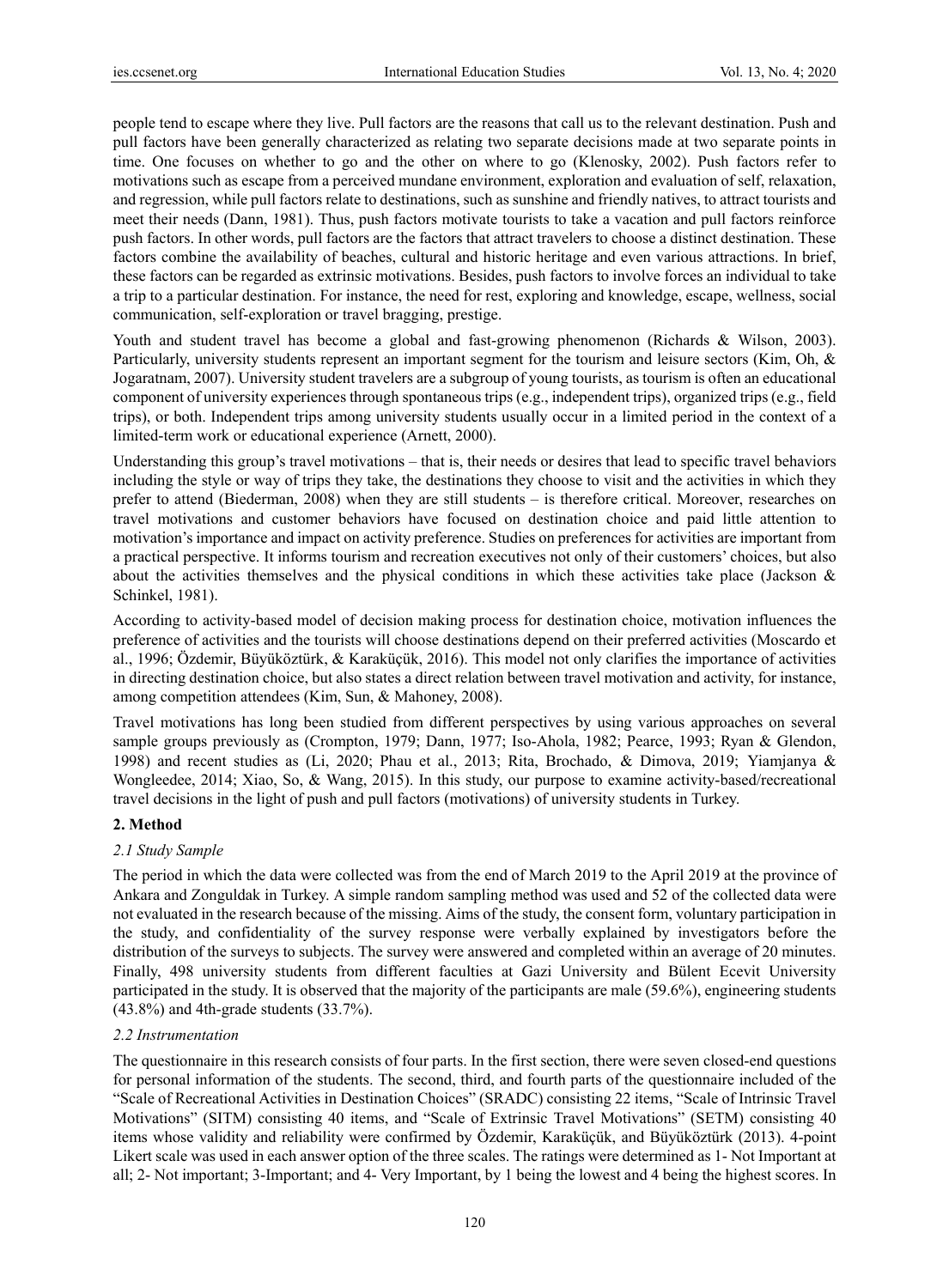this study, for each of the scales was satisfactory with Cronbach's alphas of .85 for recreational activities in destination choices scale, .90 for SITM and .91 for SETM.

#### *2.3 Data Analysis*

Data were analysed by using SPSS 24.0 version. The research has been prepared with the quantitative method, as a result of the analyses by skewness and kurtosis, it was determined that the data was homogeneously distributed. Descriptive statistics, independent sample t test, one way ANOVA and Univariate test were used for data analysis, for in-group comparisons Tukey (HSD-LSD) and Pearson Correlation test were used.

# **3. Results**

|                   | $N=(498)$                    |     |               |
|-------------------|------------------------------|-----|---------------|
|                   | Variable                     | f   | $\frac{0}{0}$ |
| Gender            | Female                       | 201 | 40.4          |
|                   | Male                         | 297 | 59.6          |
|                   | Social and Humanity Sciences | 185 | 37.1          |
| Area of education | Engineering                  | 218 | 43.8          |
|                   | Sports Sciences              | 95  | 19.1          |
|                   | First year                   | 24  | 4.8           |
|                   | Second year                  | 96  | 19.3          |
| Year of education | Third year                   | 134 | 26.9          |
|                   | Fourth year                  | 168 | 33.7          |
|                   | Fifth year                   | 50  | 10.0          |
|                   | Sixth and above              | 26  | 5.2           |
|                   | Very poor                    | 21  | 4.2           |
|                   | <b>Below Average</b>         | 62  | 12.4          |
| Perceived welfare | Average                      | 282 | 56.6          |
|                   | Above Average                | 107 | 21.5          |
|                   | Excellent                    | 26  | 5.2           |

Table 1. Frequency and percentage range of demographic variables

When the data of the demographic information of the participants are examined, it is observed that the majority of the participants are male (59.6%), engineering (43.8%), social and humanity science and sports science students (19.1%) respectively, perceived an average welfare (56.6%) and 4th-grade students (33.7%).

Table 2. T-test results between participants' gender variable and recreational activities in destination choices

|                                                | Gender | N |          | SS   |                     |         | Eta-Squ. |
|------------------------------------------------|--------|---|----------|------|---------------------|---------|----------|
| Recreational Activities in Destination Choices | Female |   |          |      | 201 2.86 0.43 2.259 | $0.02*$ | 0.010    |
|                                                | Male   |   | 297 2.77 | 0.48 |                     |         |          |

 $*_{p<0.05}$ .

According to the results, it is observed that female students give more importance to recreational activities than male students. Gender appears to have a low impact on recreational activities in destination choice.

| Table 3. Anova test results between study area and recreational activities in destination choices |  |  |
|---------------------------------------------------------------------------------------------------|--|--|
|                                                                                                   |  |  |

|                                                | Study Area                                       | N    | $\boldsymbol{\chi}$ | SS   | F | Eta-Squ. |
|------------------------------------------------|--------------------------------------------------|------|---------------------|------|---|----------|
|                                                | Social and Humanity 185 2.81b 0.42 51.059 0.000* |      |                     |      |   | 0.171    |
|                                                | Engineering                                      |      | 218 2.65c 0.44      |      |   |          |
| Recreational Activities in Destination Choices | <b>Sports</b>                                    |      | 95 3.17a 0.37       |      |   |          |
|                                                | Total                                            | 498. | 2.81                | 0.46 |   |          |

\*p< $0.05$ ; a>b>c.

There is a significant difference between the recreational activities in destination choices according to students'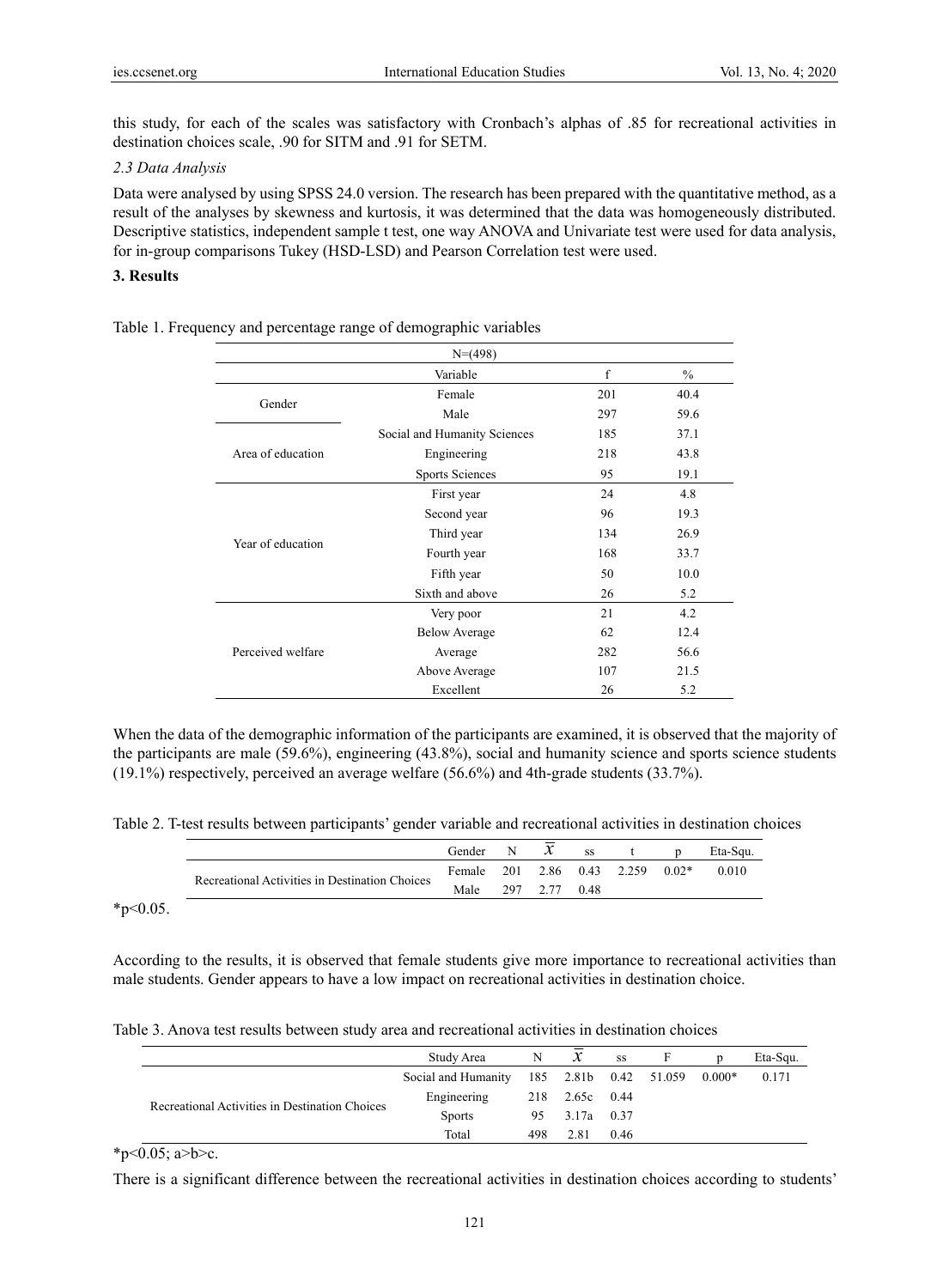learning areas. When the difference between groups was analyzed, it was observed that sports science students had higher rates of recreational activities in destination choieces compared to other groups. However, when the level of importance was examined, no statistically significant difference was found.

| Table 4. Anova test results between the year of study and recreational activities in destination choices |  |  |  |
|----------------------------------------------------------------------------------------------------------|--|--|--|
|                                                                                                          |  |  |  |

|                                                | Year of Study  | N   | $\mathcal{X}$ | SS   | F     |          | Eta-Squ. |
|------------------------------------------------|----------------|-----|---------------|------|-------|----------|----------|
|                                                | First year     | 24  | 2.89          | 0.48 | 3.681 | $0.003*$ | 0.036    |
|                                                | Second year    | 96  | 2.76          | 0.35 |       |          |          |
|                                                | Third year     | 134 | 2.76          | 0.47 |       |          |          |
| Recreational Activities in Destination Choices | Fourth year    | 168 | 2.91          | 0.49 |       |          |          |
|                                                | Fifth year     | 50  | 2.73          | 0.52 |       |          |          |
|                                                | Sixth and abo. | 26  | 2.61          | 0.29 |       |          |          |
|                                                | Total          | 498 | 2.81          | 0.46 |       |          |          |

\*p<0.05; a>b>c>d>e.

It is seen that there is a significant difference between the importance level given to the recreational activities of the participants in the destination choices according to their education years. When the importance level that is below the average and the relations between the groups are analyzed, it is observed that the students whose on the fourth year of education give more importance to the recreational activities in the destination choice compared to other groups.

Table 5. Anova test results between perceived welfare and recreational activities in destination choices

|                                                | Perceived Welfare | N   | $\mathcal{X}$ | SS   | F     |          | Eta-Squ. |
|------------------------------------------------|-------------------|-----|---------------|------|-------|----------|----------|
|                                                | Very poor         | 21  | 2.42 0.67     |      | 6.664 | $0.000*$ | 0.051    |
|                                                | Below Aver.       | 62  | 2.72          | 0.43 |       |          |          |
|                                                | Average           | 282 | 2.80          | 0.44 |       |          |          |
| Recreational Activities in Destination Choices | Above Aver.       | 107 | 2.93          | 0.42 |       |          |          |
|                                                | Excellent         | 26  | 2.88          | 0.48 |       |          |          |
|                                                | Total             | 498 | 2.81          | 0.46 |       |          |          |

\*p<0.05; a>b>c>d>e.

When Table 5 is examined, a statistically significant difference was found between the level of perceived welfare by the participants and the recreational activities in the destination choices. As a result of the analysis of the differences in the group with post hoc tests, all the groups were found to be related to each other and it was seen that the participants who perceived the welfare as average showed an importance level compared to the other groups.

Table 6. Mean and standard deviation values of the push-pull motivations

|                                | $N=(498)$ |        |        |       |
|--------------------------------|-----------|--------|--------|-------|
|                                | Min.      | Max.   | χ      | SS    |
| Total (Push Motives)           | 78.00     | 160.00 | 123.96 | 15.65 |
| Exploring-Knowledge            | 18.00     | 57.00  | 39.01  | 5.74  |
| Escape                         | 20.00     | 48.00  | 38.31  | 5.98  |
| Being Physically Active        | 6.00      | 24.00  | 17.37  | 3.59  |
| Visiting Friends and Relatives | 5.00      | 20.00  | 14.49  | 3.05  |
| Travel Bragging-Prestige       | 5.00      | 20.00  | 14.77  | 3.20  |
| Total (Pull Motives)           | 64.00     | 160.00 | 121.35 | 16.81 |
| <b>Quality-Atmosphere</b>      | 16.00     | 48.00  | 39.29  | 5.24  |
| Cultural&Historic Heritage     | 9.00      | 37.00  | 26.20  | 5.78  |
| Natural Environment            | 7.00      | 28.00  | 19.98  | 4.58  |
| Popularity                     | 7.00      | 28.00  | 20.00  | 4.82  |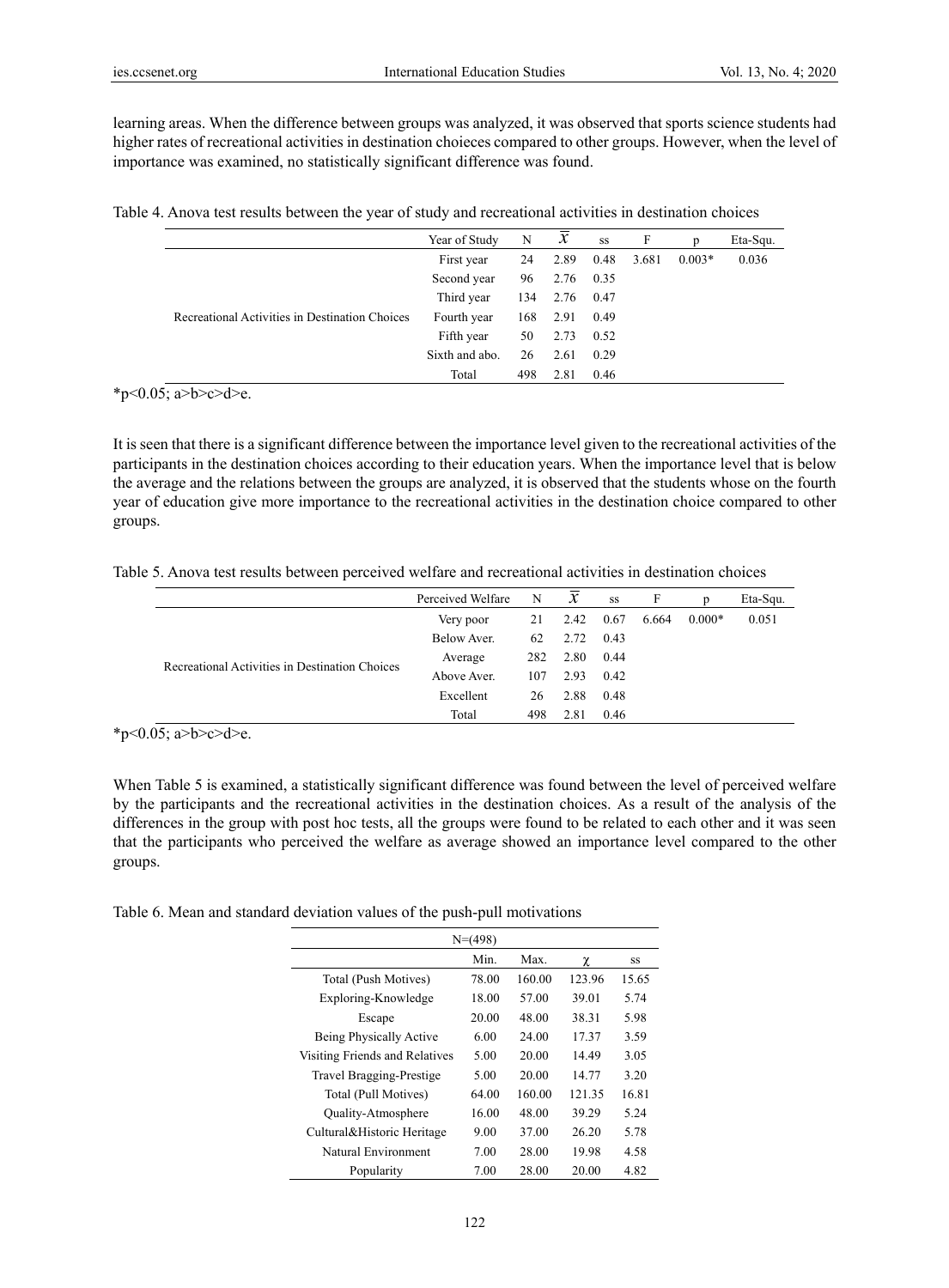|  | Authenticity | 5.00 | 20.00 | 15.85 | 3.04 |
|--|--------------|------|-------|-------|------|
|--|--------------|------|-------|-------|------|

While the push and pull travel motivation of the participants was above the average values ( $123.96 \pm 15.65$ ;  $121.35$ )  $\pm$  16.81), the Exploring-Knowledge dimension received the highest sub-dimension score in push travel motivation  $(39.01 \pm 5.74)$ , and the second highest score obtained the Escape sub-dimension  $(38.31 \pm 5.98)$ . In the pull travel motivation sub-dimensions, the highest score was taken by the quality-atmosphere sub-dimension (39.29  $\pm$  5.24), while the lowest sub-dimension score was obtained by the Authenticity sub-dimension (15.85  $\pm$  3.04).

|                                 | Gender | N   | $\overline{x}$ | SS    | t        | p        |  |
|---------------------------------|--------|-----|----------------|-------|----------|----------|--|
|                                 | Female | 201 | 124.18         | 14.15 | 0.256    | 0.798    |  |
| Total (Push Motives)            | Male   | 297 | 123.81         | 16.61 |          |          |  |
|                                 | Female | 201 | 39.17          | 4.86  | 0.518    | 0.605    |  |
| Exploring-Knowledge             | Male   | 297 | 38.90          | 6.26  |          |          |  |
|                                 | Female | 201 | 38.54          | 5.80  |          |          |  |
| Escape                          | Male   | 297 | 38.15          | 6.10  | 0.708    | 0.479    |  |
|                                 | Female | 201 | 16.92          | 3.36  |          |          |  |
| Being Physically Active         | Male   | 297 | 17.68          | 3.72  | $-2.231$ | $0.020*$ |  |
|                                 | Female | 201 | 14.45          | 2.92  |          |          |  |
| Visiting Friends and Relatives  | Male   | 297 | 14.52          | 3.13  | $-0.248$ | 0.804    |  |
| <b>Travel Bragging-Prestige</b> | Female | 201 | 15.09          | 3.04  | 1.849    | 0.065    |  |
|                                 | Male   | 297 | 14.55          | 3.28  |          |          |  |
|                                 | Female | 201 | 122.75         | 14.23 | 1.532    |          |  |
| Total (Pull Motives)            | Male   | 297 | 120.40         | 18.31 |          | 0.126    |  |
|                                 | Female | 201 | 40.07          | 4.75  | 2.750    | $0.006*$ |  |
| <b>Quality-Atmosphere</b>       | Male   | 297 | 38.77          | 5.49  |          |          |  |
|                                 | Female | 201 | 26.82          | 5.14  |          |          |  |
| Cultural&Historic Heritage      | Male   | 297 | 25.79          | 6.14  | 1.965    | 0.050    |  |
|                                 | Female | 201 | 20.00          | 4.25  |          |          |  |
| Natural Environment             | Male   | 297 | 19.97          | 4.79  | 0.056    | 0.955    |  |
|                                 | Female | 201 | 19.83          | 4.42  |          | 0.511    |  |
| Popularity                      | Male   | 297 | 20.12          | 5.08  | $-0.658$ |          |  |
|                                 | Female | 201 | 16.01          | 2.74  |          |          |  |
| Authenticity                    | Male   | 297 | 15.74          | 3.22  | 0.981    | 0.327    |  |

Table 7. T-test results between participants' gender variable and push-pull motivations

 $*_{p<0.05}$ .

As a result of the independent sample t test conducted between the gender variable of the participants and push-pull motivations, a significant relation was found in the sub-dimension of being physically active in push travel motivation and in the atmosphere of quality atmosphere in the pull travel motivation. According to this, travel motivation levels were higher in favor of men in the being physically active sub-dimension and in favor of women in the quality atmosphere sub-dimension.

Table 8. Anova test results between study area and push-pull motivations

|                     | Study Area                   | N   | $\boldsymbol{\mathsf{x}}$ | SS    | F     | n        |
|---------------------|------------------------------|-----|---------------------------|-------|-------|----------|
|                     | Social and Humanity Sciences | 185 | 123.23b                   | 14.67 |       |          |
| Total (Push Motive) | Engineering                  | 218 | 122.17c                   | 15.96 |       |          |
|                     | <b>Sports Sciences</b>       | 95  | 129.49a                   | 15.69 | 7.758 | $0.000*$ |
|                     | Total                        | 498 | 123.96                    | 15.65 |       |          |
|                     | Social and Humanity Sciences | 185 | 39.13                     | 5.66  |       |          |
| Exploring-Knowledge | Engineering                  | 218 | 38.71                     | 6.08  |       |          |
|                     | <b>Sports Sciences</b>       | 95  | 39.45                     | 5.05  | 0.612 | 0.543    |
|                     | Total                        | 498 | 39.01                     | 5.74  |       |          |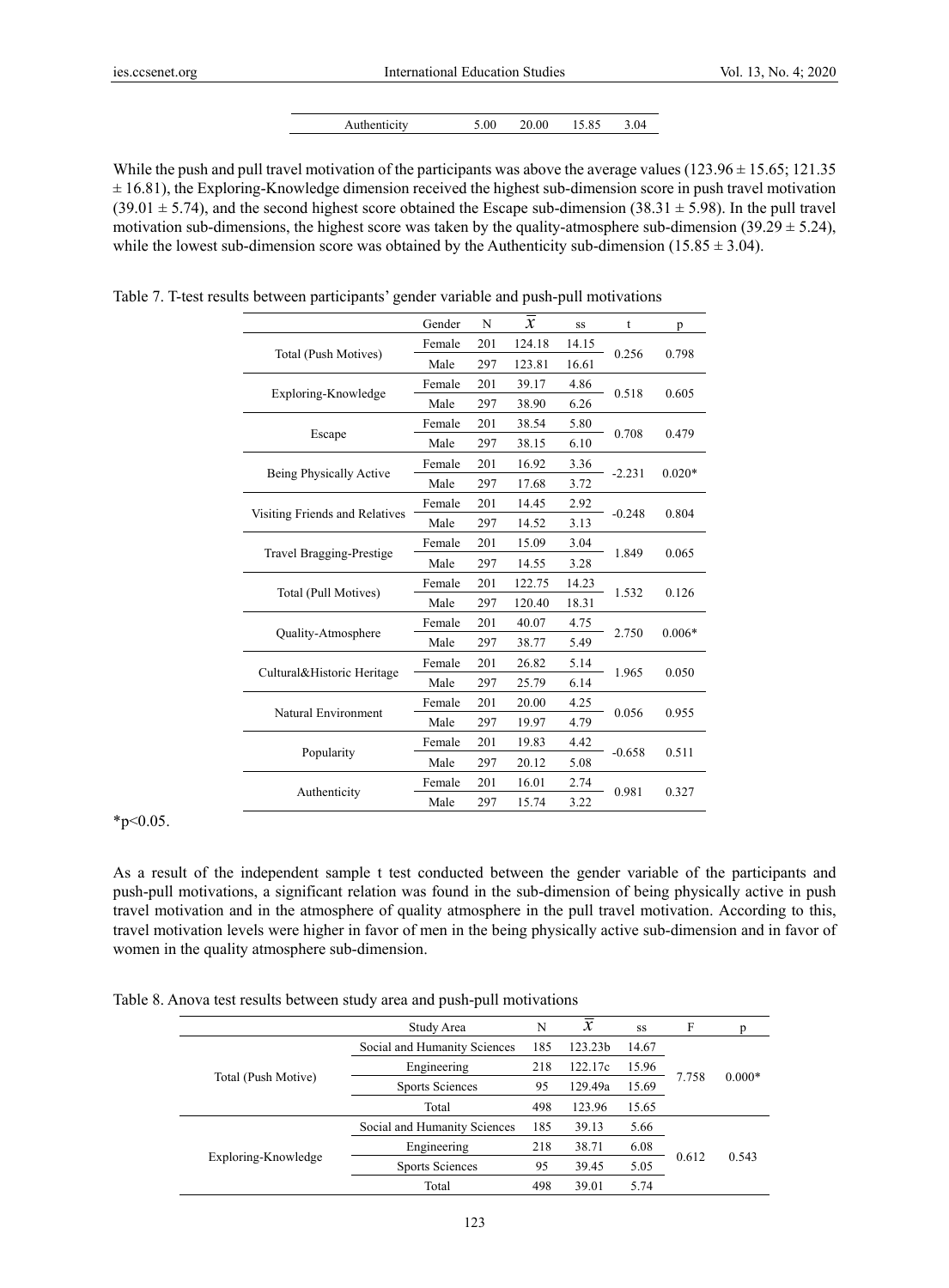|                                | Social and Humanity Sciences                     | 185 | 38.00   | 5.84     |          |          |
|--------------------------------|--------------------------------------------------|-----|---------|----------|----------|----------|
|                                | Engineering                                      | 218 | 38.33   | 6.08     | 0.631    |          |
| Escape                         | <b>Sports Sciences</b>                           | 95  | 38.85   | 6.04     |          | 0.533    |
|                                | Total                                            | 498 | 38.31   | 5.98     |          |          |
|                                | Social and Humanity Sciences                     | 185 | 17.08b  | 3.23     |          |          |
|                                | Engineering                                      | 218 | 16.66c  | 3.76     |          | $0.000*$ |
| Being Physically Active        | <b>Sports Sciences</b>                           | 95  | 19.56a  | 3.02     | 24.562   |          |
|                                | Total                                            | 498 | 17.37   | 3.59     |          |          |
|                                | Social and Humanity Sciences                     | 185 | 14.07c  | 2.92     |          |          |
|                                | Engineering                                      | 218 | 14.38b  | 2.94     | 7.904    |          |
| Visiting Friends and Relatives | <b>Sports Sciences</b><br>95<br>15.55a<br>3.28   |     |         |          | $0.000*$ |          |
|                                | Total                                            | 498 | 14.49   | 3.05     |          |          |
|                                | Social and Humanity Sciences                     | 185 | 14.94b  | 3.08     |          |          |
|                                | Engineering                                      | 218 | 14.06c  | 3.38     | 14.038   | $0.000*$ |
| Travel Bragging-Prestige       | <b>Sports Sciences</b>                           | 95  | 16.06a  | 2.46     |          |          |
|                                | Total                                            | 498 | 14.77   | 3.20     |          |          |
|                                | Social and Humanity Sciences                     | 185 | 122.76b | 15.48    |          |          |
| Total                          | 117.52c<br>Engineering<br>218<br>17.78           |     |         | $0.000*$ |          |          |
| (Pull Motives)                 | <b>Sports Sciences</b><br>95<br>127.41a<br>14.84 |     | 13.080  |          |          |          |
|                                | Total                                            | 498 | 121.35  | 16.81    |          |          |
|                                | Social and Humanity Sciences                     | 185 | 39.83   | 5.17     |          |          |
|                                | 218<br>38.96<br>Engineering                      |     | 5.64    | 1.558    | 0.212    |          |
| Quality-Atmosphere             | <b>Sports Sciences</b><br>95<br>39.01<br>4.29    |     |         |          |          |          |
|                                | Total                                            | 498 | 39.29   | 5.24     |          |          |
|                                | Social and Humanity Sciences                     | 185 | 26.67b  | 5.63     |          |          |
|                                | Engineering                                      | 218 | 25.03c  | 6.09     | 9.938    |          |
| Cultural & Historic Heritage   | <b>Sports Sciences</b>                           | 95  | 27.98a  | 4.70     |          | $0.000*$ |
|                                | Total                                            | 498 | 26.20   | 5.78     |          |          |
|                                | Social and Humanity Sciences                     | 185 | 19.81b  | 4.39     |          |          |
| Natural Environment            | Engineering<br>218                               |     | 19.46c  | 4.95     | 7.002    | $0.001*$ |
|                                | <b>Sports Sciences</b>                           | 95  | 21.51a  | 3.67     |          |          |
|                                | Total                                            | 498 | 19.98   | 4.58     |          |          |
|                                | Social and Humanity Sciences                     | 185 | 20.37b  | 4.51     |          |          |
| Popularity                     | 218<br>Engineering                               |     | 18.67c  | 5.13     | 21.565   | $0.000*$ |
|                                | <b>Sports Sciences</b>                           | 95  | 22.33a  | 3.52     |          |          |
|                                | Total                                            | 498 | 20.00   | 4.82     |          |          |
|                                | Social and Humanity Sciences                     | 185 | 16.05b  | 2.87     |          |          |
|                                | Engineering                                      | 218 | 15.38c  | 3.36     | 5.715    | $0.004*$ |
| Authenticity                   | <b>Sports Sciences</b>                           | 95  | 16.55a  | 2.31     |          |          |
|                                | Total                                            | 498 | 15.85   | 3.04     |          |          |

 $*_{p<0.05}$ .

According to the results of the Anova test conducted between the push and pull travel motivations of the participants and their study areas; There is a statistically significant difference in all sub-dimensions and total scores except for Exploring-Knowledge, escape, and quality-atmosphere subscales. In all groups with significant differences, it was found that sports science students achieved higher scores in their push travel motivations and pull travel motivations than students in other fields of study. Except for the sports science> engineering> social and humanities rankings in the Visiting Friends and Relatives sub-dimension, which is one of the push travel motivation sub-dimensions in the group comparisons, the ranking in all other group comparisons is sports science> social and humanities> engineering.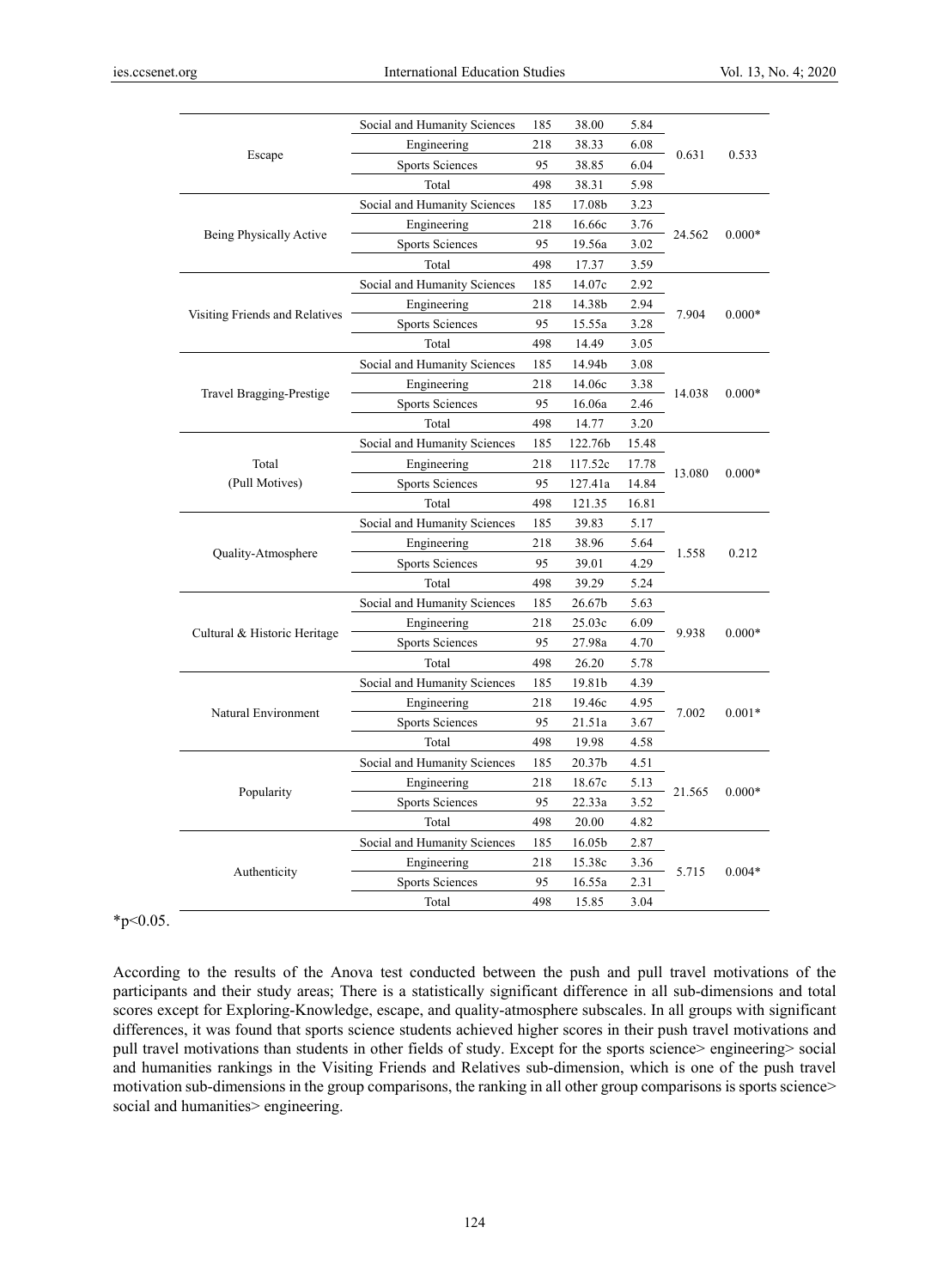|                                | Year of Education | N   | $\overline{x}$     | SS    | F     | p        |
|--------------------------------|-------------------|-----|--------------------|-------|-------|----------|
|                                | First year        | 24  | 127.41             | 14.36 |       |          |
|                                | Second year       | 96  | 124.76             | 13.18 |       |          |
|                                | Third year        | 134 | 121.51             | 15.31 |       |          |
| Total (Push Motive)            | Fourth year       | 168 | 125.92             | 16.25 | 1.758 | 0.120    |
|                                | Fifth year        | 50  | 121.80             | 16.61 |       |          |
|                                | Sixth and above   | 26  | 121.96             | 19.57 |       |          |
|                                | Total             | 498 | 123.96             | 15.65 |       |          |
|                                | First year        | 24  | 40.70              | 5.44  |       |          |
|                                | Second year       | 96  | 39.00              | 5.28  |       |          |
|                                | Third year        | 134 | 38.56              | 6.17  |       |          |
| Exploring-Knowledge            | Fourth year       | 168 | 39.39              | 5.74  | 1.022 | 0.404    |
|                                | Fifth year        | 50  | 38.80              | 5.28  |       |          |
|                                | Sixth and above   | 26  | 37.69              | 6.06  |       |          |
|                                | Total             | 498 | 39.01              | 5.74  |       |          |
|                                | First year        | 24  | 37.66              | 6.23  |       |          |
|                                | Second year       | 96  | 38.73              | 5.00  |       |          |
|                                | Third year        | 134 | 37.68              | 5.62  |       |          |
| Escape                         | Fourth year       | 168 | 38.79              | 6.54  | .838  | 0.523    |
|                                | Fifth year        | 50  | 37.60              | 6.68  |       |          |
|                                | Sixth and above   | 26  | 38.76              | 5.78  |       |          |
|                                | Total             | 498 | 38.31              | 5.98  |       |          |
|                                | First year        | 24  | 18.37              | 2.53  |       |          |
|                                | Second year       | 96  | 17.28              | 3.16  |       |          |
|                                | Third year        | 134 | 16.91              | 3.31  |       |          |
| Being Physically Active        | Fourth year       | 168 | 17.83              | 3.83  | 1.868 | 0.098    |
|                                | Fifth year        | 50  | 17.34              | 3.58  |       |          |
|                                | Sixth and above   | 26  | 16.26              | 5.18  |       |          |
|                                | Total             | 498 | 17.37              | 3.59  |       |          |
|                                | First year        | 24  | 15.62              | 3.32  |       |          |
|                                | Second year       | 96  | 14.53              | 2.95  |       |          |
|                                | Third year        | 134 | 14.17              | 3.02  |       |          |
| Visiting Friends and Relatives | Fourth year       | 168 | 14.79              | 3.10  | 1.730 | 0.126    |
|                                | Fifth year        | 50  | 13.96              | 2.50  |       |          |
|                                | Sixth and above   | 26  | 14.03              | 3.63  |       |          |
|                                | Total             | 498 | 14.49              | 3.05  |       |          |
|                                | First year        | 24  | 15.04              | 3.71  |       |          |
|                                | Second year       | 96  | 15.20a             | 3.17  |       |          |
|                                | Third year        | 134 | 14.17c             | 3.19  |       |          |
| Travel Bragging-Prestige       | Fourth year       | 168 | 15.10b             | 2.96  | 2.249 | $.048*$  |
|                                | Fifth year        | 50  | 14.10d             | 3.44  |       |          |
|                                | Sixth and above   | 26  | 15.19              | 3.40  |       |          |
|                                | Total             | 498 | 14.77              | 3.20  |       |          |
|                                | First year        | 24  | 121.45             | 17.08 |       |          |
|                                | Second year       | 96  | 120.08b            | 17.09 |       |          |
|                                | Third year        | 134 | 118.83c            | 16.13 |       |          |
| Total (Pull Motives)           | Fourth year       | 168 | 124.84a            | 17.07 | 2.581 | $0.026*$ |
|                                | Fifth year        | 50  | $118.18\mathrm{d}$ | 15.85 |       |          |
|                                | Sixth and above   | 26  | 122.50             | 16.45 |       |          |
|                                | Total             | 498 | 121.35             | 16.81 |       |          |
|                                | First year        | 24  | 39.20              | 3.99  |       |          |
| Quality-Atmosphere             | Second year       | 96  | 39.12              | 5.20  | 1.409 | 0.219    |
|                                | Third year        | 134 | 38.48              | 5.44  |       |          |
|                                |                   |     |                    |       |       |          |

# Table 9. Anova test results between year of education and push-pull motivations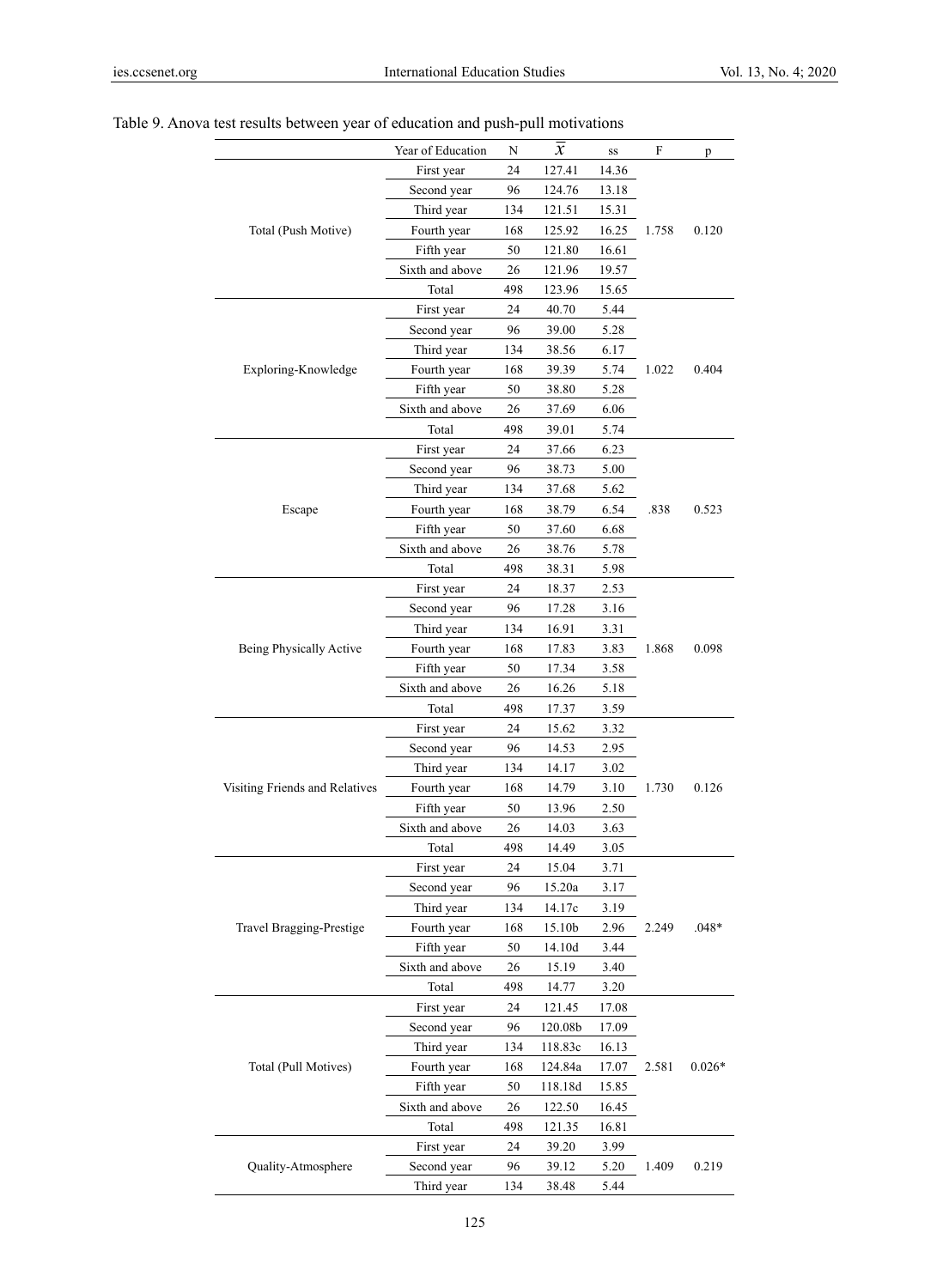|                            | Fourth year     | 168 | 40.06  | 5.06 |       |          |
|----------------------------|-----------------|-----|--------|------|-------|----------|
|                            | Fifth year      | 50  | 39.16  | 5.70 |       |          |
|                            | Sixth and above | 26  | 39.53  | 5.39 |       |          |
|                            | Total           | 498 | 39.29  | 5.24 |       |          |
|                            | First year      | 24  | 26.16  | 6.83 |       |          |
|                            | Second year     | 96  | 26.19  | 5.88 |       |          |
|                            | Third year      | 134 | 25.46  | 5.79 |       |          |
| Cultural&Historic Heritage | Fourth year     | 168 | 27.03  | 5.81 | 1.911 | 0.091    |
|                            | Fifth year      | 50  | 24.86  | 5.15 |       |          |
|                            | Sixth and above | 26  | 27.38  | 4.54 |       |          |
|                            | Total           | 498 | 26.20  | 5.78 |       |          |
|                            | First year      | 24  | 21.00  | 3.83 |       |          |
|                            | Second year     | 96  | 19.31d | 4.72 |       |          |
|                            | Third year      | 134 | 19.58c | 4.40 |       |          |
| Natural Environment        | Fourth year     | 168 | 20.70b | 4.61 | 3.124 | $0.009*$ |
|                            | Fifth year      | 50  | 18.68e | 4.84 |       |          |
|                            | Sixth and above | 26  | 21.50a | 3.89 |       |          |
|                            | Total           | 498 | 19.98  | 4.58 |       |          |
|                            | First year      | 24  | 19.29  | 6.18 |       |          |
|                            | Second year     | 96  | 19.48c | 4.96 |       |          |
|                            | Third year      | 134 | 19.60b | 4.58 |       |          |
| Popularity                 | Fourth year     | 168 | 20.92a | 4.46 | 2.384 | $0.037*$ |
|                            | Fifth year      | 50  | 20.18  | 4.67 |       |          |
|                            | Sixth and above | 26  | 18.34d | 5.91 |       |          |
|                            | Total           | 498 | 20.00  | 4.82 |       |          |
|                            | First year      | 24  | 15.79  | 2.91 |       |          |
|                            | Second year     | 96  | 15.95  | 3.16 |       |          |
|                            | Third year      | 134 | 15.70  | 3.10 |       |          |
| Authenticity               | Fourth year     | 168 | 16.11  | 2.87 | .686  | .635     |
|                            | Fifth year      | 50  | 15.30  | 3.32 |       |          |
|                            | Sixth and above | 26  | 15.73  | 2.89 |       |          |
|                            | Total           | 498 | 15.85  | 3.04 |       |          |

\*p<0.05.

As a result of the anova test comparing the education year of the participants with the push and pull travel motivations, statistically significant differences were found for the Travel Bragging-Prestige in push travel motivations, in the external travel motivations, in the total scores and Natural Environment and popularity sub-dimensions. When we examine the comparisons within the group; Intra-group relationships realized as  $2 > 3$  $4 > 5$  were determined as  $4 > 2 > 3 > 5$  in total pull travel motivation total scores. Intra-group relationships determined as  $6 > 4 > 3 > 2 > 5$  in the Natural Environment sub-dimension were determined as  $4 > 3 > 2 > 6$ .

Table 10. Anova test results between percieved welfare and push-pull motivations

|                     | Percieved Welfare                    | N   | $\boldsymbol{\mathcal{X}}$ | SS    | F     | p     |
|---------------------|--------------------------------------|-----|----------------------------|-------|-------|-------|
|                     | Very poor                            | 21  | 119.85                     | 16.84 |       |       |
|                     | 62<br>122.45<br><b>Below Average</b> |     | 13.78                      |       |       |       |
|                     | Average                              | 282 | 123.85                     | 15.60 |       | 0.406 |
| Total (Push Motive) | Above Average                        | 107 | 125.02                     | 15.42 | 1.001 |       |
|                     | Excellent                            | 26  | 127.69                     | 19.93 |       |       |
|                     | Total                                | 498 | 123.96                     | 15.65 |       |       |
|                     | Very poor                            | 21  | 37.04                      | 7.24  |       |       |
| Exploring-Knowledge | <b>Below Average</b>                 | 62  | 39.30                      | 4.48  |       | 0.558 |
|                     | Average                              | 282 | 39.16                      | 5.82  | 0.751 |       |
|                     | Above Average                        | 107 | 38.78                      | 5.45  |       |       |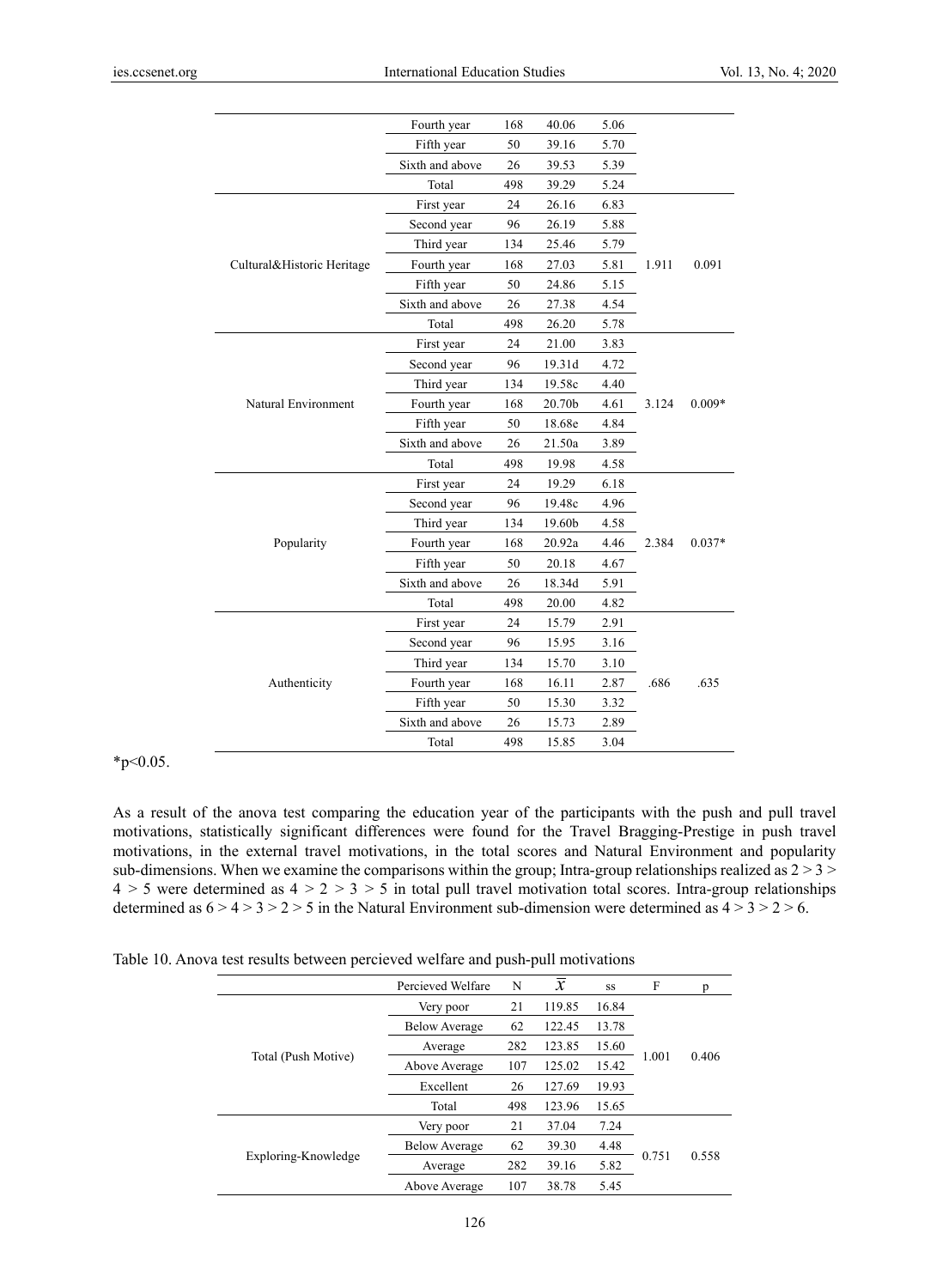|                                 | Excellent            | 26  | 39.19  | 7.27  |       |          |
|---------------------------------|----------------------|-----|--------|-------|-------|----------|
|                                 | Total                | 498 | 39.01  | 5.74  |       |          |
|                                 | Very poor            | 21  | 38.09  | 7.58  |       |          |
|                                 | <b>Below Average</b> | 62  | 38.77  | 6.81  |       |          |
|                                 | Average              | 282 | 38.20  | 5.50  |       |          |
| Escape                          | Above Average        | 107 | 38.28  | 6.22  | 0.132 | 0.971    |
|                                 | Excellent            | 26  | 38.57  | 6.88  |       |          |
|                                 | Total                | 498 | 38.31  | 5.98  |       |          |
|                                 | Very poor            | 21  | 16.38e | 3.58  |       |          |
|                                 | <b>Below Average</b> | 62  | 15.77d | 3.20  |       |          |
|                                 | Average              | 282 | 17.32c | 3.77  | 6.358 | $0.000*$ |
| Being Physically Active         | Above Average        | 107 | 18.30b | 3.03  |       |          |
|                                 | Excellent            | 26  | 18.65a | 3.19  |       |          |
|                                 | Total                | 498 | 17.37  | 3.59  |       |          |
|                                 | Very poor            | 21  | 14.61  | 3.05  |       |          |
|                                 | <b>Below Average</b> | 62  | 13.87  | 3.16  |       |          |
| Visiting Friends and Relatives  | Average              | 282 | 14.59  | 3.06  | 2.318 | 0.056    |
|                                 | Above Average        | 107 | 14.22  | 2.74  |       |          |
|                                 | Excellent            | 26  | 15.88  | 3.52  |       |          |
|                                 | Total                | 498 | 14.49  | 3.05  |       |          |
|                                 | Very poor            | 21  | 13.71  | 2.14  |       |          |
| <b>Travel Bragging-Prestige</b> | <b>Below Average</b> | 62  | 14.72  | 3.40  |       |          |
|                                 | Average              | 282 | 14.56  | 3.12  |       | 0.063    |
|                                 | Above Average        | 107 | 15.42  | 3.13  | 2.245 |          |
|                                 | Excellent            | 26  | 15.38  | 4.06  |       |          |
|                                 | Total                | 498 | 14.77  | 3.20  |       |          |
|                                 | Very poor            | 21  | 114.00 | 22.95 |       |          |
|                                 | <b>Below Average</b> | 62  | 120.80 | 17.49 |       |          |
| Total (Pull Motives)            | Average              | 282 | 121.56 | 16.73 | 1.147 | 0.334    |
|                                 | Above Average        | 107 | 122.40 | 15.67 |       |          |
|                                 | Excellent            | 26  | 122.00 | 14.42 |       |          |
|                                 | Total                | 498 | 121.35 | 16.81 |       |          |
|                                 | Very poor            | 21  | 37.00  | 8.42  |       |          |
|                                 | <b>Below Average</b> | 62  | 38.91  | 5.19  |       |          |
| Quality-Atmosphere              | Average              | 282 | 39.70  | 5.32  | 1.635 | 0.164    |
|                                 | Above Average        | 107 | 38.97  | 4.47  |       |          |
|                                 | Excellent            | 26  | 39.03  | 3.70  |       |          |
|                                 | Total                | 498 | 39.29  | 5.24  |       |          |
|                                 | Very poor            | 21  | 24.38  | 5.92  |       |          |
|                                 | <b>Below Average</b> | 62  | 25.79  | 5.70  |       |          |
| Cultural & Historic Heritage    | Average              | 282 | 26.52  | 5.71  | 0.876 | 0.478    |
|                                 | Above Average        | 107 | 25.94  | 5.96  |       |          |
|                                 | Excellent            | 26  | 26.34  | 5.77  |       |          |
|                                 | Total                | 498 | 26.20  | 5.78  |       |          |
| Natural Environment             | Very poor            | 21  | 19.80  | 5.44  |       |          |
|                                 | <b>Below Average</b> | 62  | 20.09  | 4.96  |       |          |
|                                 | Average              | 282 | 19.86  | 4.67  | 0.214 | 0.930    |
|                                 | Above Average        | 107 | 20.31  | 4.10  |       |          |
|                                 | Excellent            | 26  | 19.80  | 3.98  |       |          |
|                                 | Total                | 498 | 19.98  | 4.58  |       |          |
|                                 | Very poor            | 21  | 18.76  | 5.70  |       |          |
| Popularity                      | <b>Below Average</b> | 62  | 19.61  | 5.49  | 2.357 | 0.053    |
|                                 | Average              | 282 | 19.68  | 4.81  |       |          |
|                                 | Above Average        | 107 | 21.09  | 4.46  |       |          |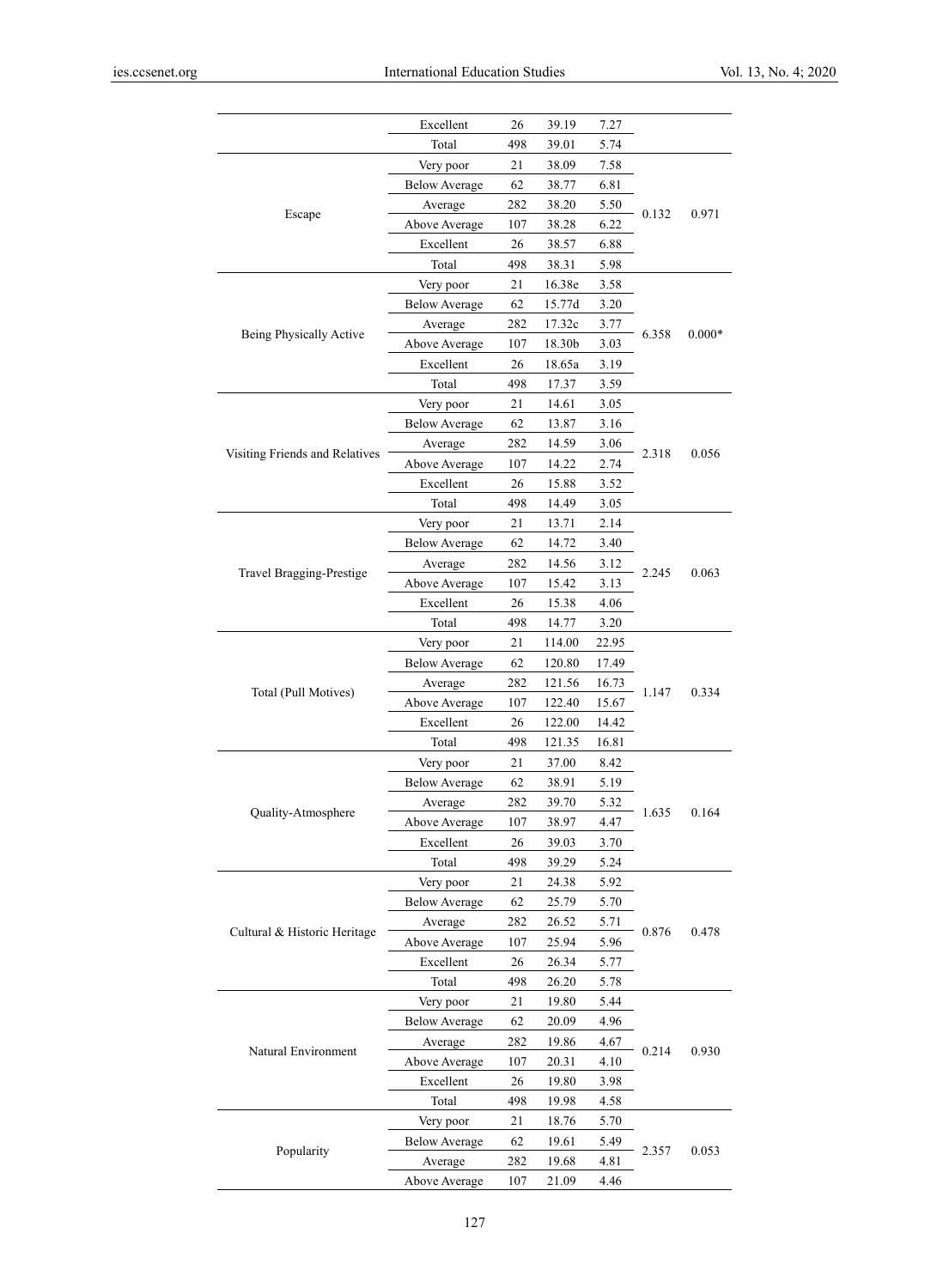|              | Excellent            | 26  | 20.88              | 3.10 |       |          |
|--------------|----------------------|-----|--------------------|------|-------|----------|
|              | Total                | 498 | 20.00              | 4.82 |       |          |
| Authenticity | Very poor            | 21  | 14.04e             | 3.66 |       |          |
|              | <b>Below Average</b> | 62  | 16.38a             | 2.87 |       |          |
|              | Average              | 282 | 15.78d             | 3.13 |       |          |
|              | Above Average        | 107 | 16.07 <sub>b</sub> | 2.78 | 2.539 | $0.039*$ |
|              | Excellent            | 26  | 15.92c             | 2.41 |       |          |
|              | Total                | 498 | 15.85              | 3.04 |       |          |

#### $*_{p<0.05}$ .

As a result of the analysis between the perceived welfare variable and the push-pull travel motivations, there was a significant difference in the push travel motivation in the being physically active sub-dimension and in the pull travel motivation sub-dimension in the Authenticity sub-dimension. In the sub-dimension of the being physically active, it is seen that all perceived welfare options are related to each other, whereas in this relationship, the group which perceived welfare level Excellent achieved the highest average, the being physically active points decrease in parallel with the perceived welfare level. Similarly, in the sub-dimension of Authenticity, , it is seen that all perceived welfare options are related to each other, whereas in this relationship, the group which perceived welfare level Very Poor achieved the highest average.

Table 11. Pearson correlation test results between recreational activities in destination choices and push-pull travel motivation

|                         |                     | <b>Recreation Activities</b> | Push Motives | <b>Pull Motives</b> |
|-------------------------|---------------------|------------------------------|--------------|---------------------|
|                         | Pearson Correlation |                              |              |                     |
| Recreational Activities | $Sig. (2-tailed)$   |                              |              |                     |
|                         | N                   | 498                          |              |                     |
| Push Motivations        | Pearson Correlation | $0.602**$                    |              |                     |
|                         | $Sig. (2-tailed)$   | ,000                         |              |                     |
|                         | N                   | 498                          | 498          |                     |
| Pull Motivations        | Pearson Correlation | $.549**$                     | $0.645**$    |                     |
|                         | $Sig. (2-tailed)$   | ,000                         | ,000         |                     |
| p > 0.01; 0.05          | N                   | 498                          | 498          | 498                 |

When the relationship between the level of importance given to recreational activities in the destination choices and the push-pull travel motivations; It has been determined that the importance given to recreational activities has a positive and moderate relationship with both push-pull travel motivations. Therefore, based on the findings obtained, as the motivation of push-pull travel motivations increases, the importance given to recreational activities also increases. Likewise, as the level of importance given to recreational activities increases, it can be said that push-pull travel motivations will be positively affected.

### **4. Discussion and Conclusion**

The purpose of this study is to examine the recreational travel decisions of university students within the perspective of push and pull travel motivations. In addition, it was aimed to highlight the relationship between motivations, recreational activities and various personal variables. While the push and pull travel motivation of the participants was above the average values; the Exploring-Knowledge and Escape sub-dimensions received the highest scores in push travel motivation. Visiting Friends and Relatives and Travel Bragging-Prestige sub-dimensions were similarly had lowest scores. In the sub-dimensions of pull travel motivations, the highest scores were taken by the Quality-Atmosphere and Cultural & Historic Heritage while the lowest score was obtained by the Authenticity. Richards and Wilson (2003) gathered international information on the independent travel market for the youth and student. Responses were taken from 2300 youth including students from Canada, Hong Kong, Mexico, Slovenia, South Africa, Sweden, the Czech Republic and the UK. While study participants appeared to have lower incomes, they were obviously prepared to save and/or work during their travels in order to increase their spending power considerably. Their main motivation was to discover other cultures, followed by curiosity and increased knowledge. In the study of Kim et al. (2007), knowledge, sports and adventure are indicated as significant motivational push factors for US students. In another study, some of the most significant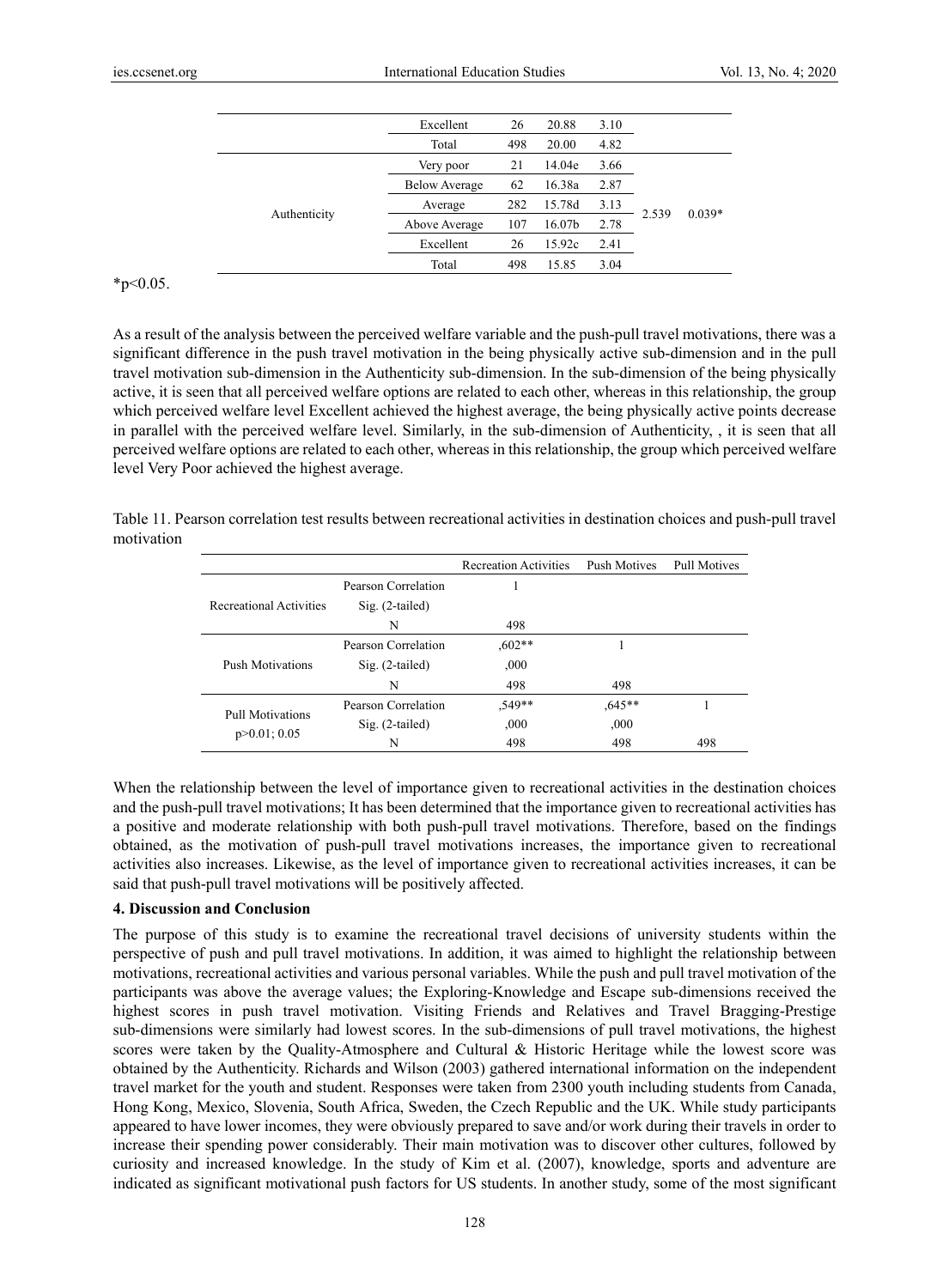push motivations for Omani students are 'to be mentally refreshed,' 'to learn something new or to increase knowledge' and 'to relax,' as stated by Mohsin and Alsawafi (2011). Escapism is a major motivation found in study by Thrane (2008). For both UK and Chinese students, 'to relax' and 'discovering something new' are considered important motivations in travel (Xu et al., 2009). However, a study conducted by Asian international and American domestic students found that knowledge, sports, entertainment, relaxation, leisure, family and travel bragging were major motives for travel, but differed by culture (Kim & Jogaratnam, 2002). Asian international students, for instance, rated knowledge as more relevant, while American domestic students rated sports, entertainment, relaxation, family and travel bragging as more significant. While focused on millennials' cross-cultural differences; Rita, Brochado, and Dimova (2019) concluded that the most important motivations for travelling are 'to relax', followed closely by the desire 'to escape from the ordinary', while the least important motivations are travelling 'to meet people with similar interests' and 'to go to places my friends have not previously visited'. Accordind to Kim and Lee (2000), American travelers exhibit more individualistic features whereas their Japanese counterparts exhibit more collectivistic features. Also, the two groups of travelers varied in their motivations as prestige/status, family togetherness, and novelty. Likewise, differences in culture and values contribute to a range of preferences for travel amongst university students. Japanese student travelers are more collectivistic, psychocentric than American students and likely to visit popular destinations (Sakakida et al., 2004). A comparative study of US, South African and Israeli students reported differences in transportation, food, leisure activity, and accommodation choices (Shoham et al., 2005). Additionally, several studies showed variations in student travel behaviors such as destination choices, use of travel services and motives (Field, 1999; Wang & Walker, 2010; Xu et al., 2009).

According to the results, it is observed that female students give more importance to recreational activities than male students. Gender appears to have a low impact on recreational activities in destination choice. Nonetheless, the studies of Kim and Jogaratnam (2002) and Xu et al. (2009) showed that males tend to be more active than females do, and that males often engage more often in outdoor and sport activities. Carr (1999) studied the behavior of young beach-oriented tourists in the UK, and apparently detected little variation by gender in young tourists' leisure activities. The only significant difference was noticed with shopping, which is more appealing to young women visitors. As a result of the gender variable and push-pull motivations differences, a significant relation was found in the sub-dimension of being physically active in push travel motivation and in the atmosphere of quality atmosphere in the pull travel motivation. According to this, travel motivation levels were higher in favor of men in the being physically active sub-dimension and in favor of women in the quality atmosphere sub-dimension. Previous studies also have attempted to examine differences across motivations by gender. Mohsin and Alsawafi (2011) also conclude that gender has a significant impact on some travel motivations. A female preference for shopping is highlighted in Xu et al.'s (2009) findings. Xu et al. (2009) also found differences between male and female youths within each nationality. For example, in the UK, females give higher ratings to 'relaxing' and 'socialising' than males do.

When the relationship between the level of importance given to recreational activities in the destination choices and the push-pull travel motivations; It has been determined that the importance given to recreational activities has a positive and moderate relationship with both push-pull travel motivations. Therefore, based on the findings obtained, as the motivation of push-pull travel motivations increases, the importance given to recreational activities also increases. Likewise, as the level of importance given to recreational activities increases, it can be said that push-pull travel motivations will be positively affected. Tourism activities have received less academic attention previously, while some studies involve activities as components of the picture of destination that attract tourists to the destination (Wang & Davidson, 2009). From this viewpoint, activities are motivating the destination variables rather than the motivation's behavioral consequences. Likewise, specialist activities are known as factors driving engagement in tourism of special interest at a specific destination (Trauer, 2006). Destination choice based on activity indicates that motivation influences the choice of activities and that visitors will prefer destinations that offer their favorite activities (Moscardo et al., 1996). This model not only clarifies the importance of activities in directing destination choice, but also states a direct relation between travel motivation and activity, for instance, among competition attendees (Kim, Sun & Mahoney, 2008) or with regard to the positive effect of the risk-taking motive on the purchase of tourism products based on nature (Tangeland et al., 2012). According to Özdemir, Büyüköztürk, and Karaküçük (2016), it can be explained by pull and push travel motives that offer priority to recreational activities when making destination choices. In their research it was recognized that push travel motives were mainly successful in putting emphasis on recreational activities when university students made destination choices.

As critical attributes of destinations, tourism activities and motivations are the main components of leisure trips.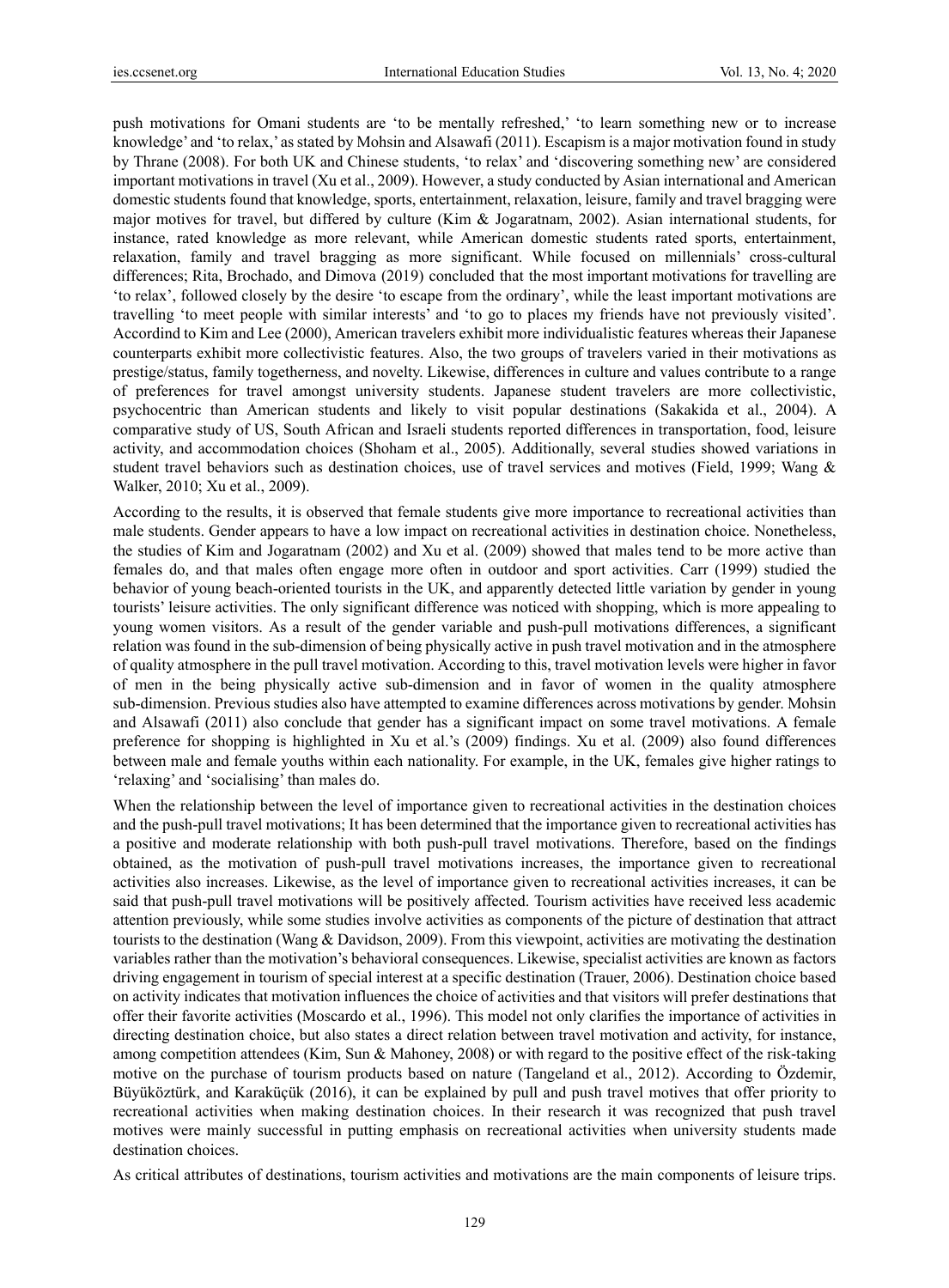Understanding of the tourists motivations and activity demands helps to develop the customer profiles, effective positioning and marketing segmentation strategies. Tourism managers can distinguish their services and abilities by understanding the degree to which they meet visitors' needs and expectations. Understanding the value of simultaneous push and pull factors analysis will enable destination managers to stay competitive and increase their market share. There are many opportunities for further research as well. Similar research can be conducted on selected destinations, foreign travelers, different classes of the society, and various occupations and age groups, and cross-cultural comparisons should be planned. There are many similarities and differences among the available motivational concepts, therefore, it necessary to conduct further investigations of travel motives using different tourist groups. Therefore, the destination managers should pay much attention to tourists' travel motives and needs in order to appeal to tourists' internal motives to travel.

#### **References**

- Arnett, J. J. (2000). Emerging adulthood: A theory of development from the late teens through the twenties. *American Psychologist, 55*(5), 469-480. https://doi.org/10.1037/0003-066X.55.5.469
- Biederman, P. S. (2008). Travel and tourism: An industry primer. Upper Saddle River, NJ: Pearson/Prentice Hall.
- Carr, N. (1999). A study of gender differences: Young tourist behaviour in a UK coastal resort. *Tourism Management, 20*(2), 223-228. https://doi.org/10.1016/S0261-5177(98)00087-9
- Cordes, K. A. (2013). *Applications in Recreation & Leisure: For Today and The Future* (4th ed.). Sagamore Publishing. Urbana, IL.
- Crompton, J. L. (1979). Motivations for Pleasure Vacation. *Annals of Tourism Research, 6*(4), 408-424. https://doi.org/10.1016/0160-7383(79)90004-5
- Dann, G. (1981). Tourist Motivation: An Appraisal. *Annals of Tourism Research, 8*(2), 187-219. https://doi.org/10.1016/0160-7383(81)90082-7
- Dann, G. M. S. (1979). Anomie, Ego-Enhancement and Tourism. *Annals of Tourism Research, 4*(4), 184-194. https://doi.org/10.1016/0160-7383(77)90037-8
- Field, A. M. (1999). The college student market segment: A comparative study of travel behaviors of international and domestic students at a southeastern university. *Journal of Travel Research, 37*(4), 375-381. https://doi.org/10.1177/004728759903700407
- Gee, C. Y., Mackens, J. C., & Choy, D. J. (1989). *The Travel Industry*. New York: Van Nostrand Reinhold.
- Iso-Ahola, S. E. (1982). Toward a social psychological theory of tourism motivation: A rejoinder. *Annals of Tourism Research, 12*, 256-262. https://doi.org/10.1016/0160-7383(82)90049-4
- Jackson, E. L., & Schinkel, D. R. (1981). Recreational activity preferences of resident and tourist campers in the yellow knife region. *Canadian Geographer, 25*(4), 350-364. https://doi.org/10.1111/j.1541-0064.1981.tb01338.x
- Kim, K., & Jogaratnam, G. (2002). Travel Motivations: A Comparative Study of Asian International and Domestic American College Students. *Journal of Travel and Tourism Marketing, 13*(4), 61-82. https://doi.org/10.1300/J073v13n04\_04
- Kim, K., Oh, L. & Jogaratnam, G. (2007). College Student Travel: A Revised Model of Push Motives. *Journal of Vacation Marketing, 13*(1), 73-85. https://doi.org/10.1177/1356766706071201
- Kim, K., Sun, J., & Mahoney, E. (2008). Roles of motivation and activity factors in predicting satisfaction: Exploring the Korean cultural festival market. *Tourism Analysis, 13*(4), 413-425.
- Kim, S., & Lee, C. (2000). Understanding the Cultural Differences in Tourism Motivation between Anglo-American and Japanese Tourists. *Journal of Travel and Research Marketing, 9*(1/2), 153-170. https://doi.org/10.1300/J073v09n01\_09
- Kim, S., & Lee, C. (2002). Push and Pull Relationships. *Annals of Tourism Research, 29*(1), 257-260. https://doi.org/10.1016/S0160-7383(01)00043-3
- Kim, S., Lee, C., & Klenosky, D. B. (2003). The Influence of Push and Pull Factors at Korean National Parks. *Tourism Management, 24*, 169-180. https://doi.org/10.1016/S0261-5177(02)00059-6
- Klenosky, D. B. (2002). The Pull of Tourism Destinations a Means End Investigation. *Journal of Travel Research, 40*, 385-395. https://doi.org/10.1177/0047287502040004005
- Li, F. (2020). Understanding Chinese tourists' motivations of sharing travel photos in WeChat. *Tourism*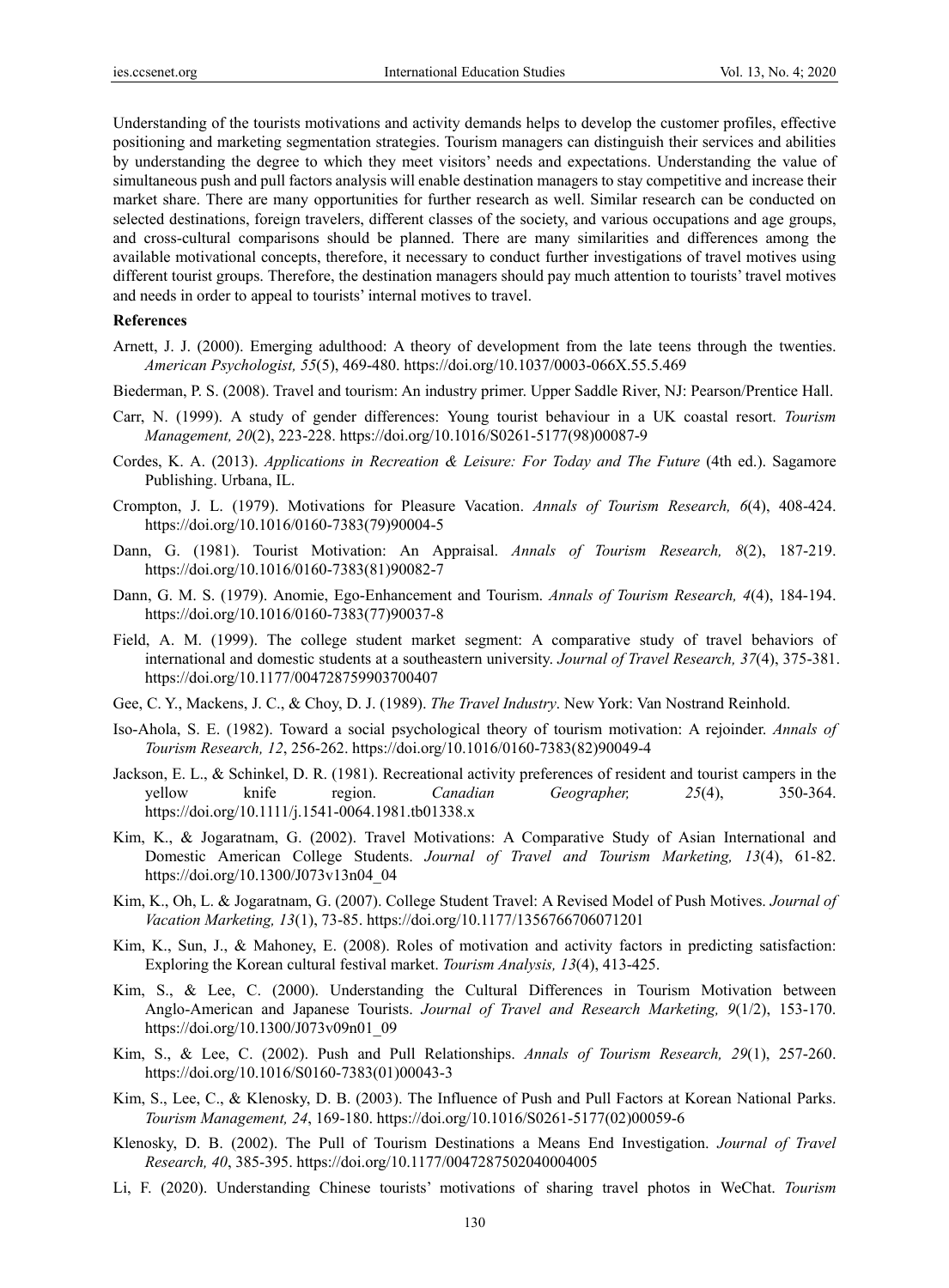*Management Perspective, 33*, 100584. https://doi.org/10.1016/j.tmp.2019.100584

- Mohsin, A., & Alsawafi, A. M. (2011). Exploring attitudes of omani students towards vacations. *Anatolia: An International Journal of Tourism and Hospitality Research, 22*(1), 35-46. https://doi.org/10.1080/13032917.2011.556217
- Moscardo, G., Morrison, A. M., Pearce, P. L., Lang, C. T., & O'Leary, J. T. (1996). Understanding Vacation Destination Choice Through Travel Motivation and Activities. *Journal of Vacation Marketing, 2*(2), 109-122. https://doi.org/10.1177/135676679600200202
- Özdemir, A. S. (2013). *The Impact of Motivational and Demographic Factors on Destination Choices Based on Recreational Opportunities* (Unpublished doctoral dissertation). Gazi University, Institute of Health Sciences, Ankara, Turkey.
- Özdemir, A. S., Büyüköztürk, Ş., & Karaküçük, S. (2016). Rekreasyonel olanaklara dayalı yapılan destinasyon tercihlerinin içsel ve dışsal seyahat motivasyonlarıyla açıklanması. *Journal of Human Sciences, 13*(2), 3002-3021. https://doi.org/10.14687/jhs.v13i2.3920
- Pearce, P. L. (1993). Fundamentals of tourist motivation. In D. Pearce, & R. Butler (Eds.), *Tourism Research: Critiques and Challenges* (pp. 85-105). Routledge and Kegan Paul: London.
- Phau, I., Lee, S., & Quintal, V. (2013). An investigation of push and pull motivations of visitors to private parks: The case of Araluen Botanic Park. *Journal of Vacation Marketing, 19*, 269-284. https://doi.org/10.1177/1356766712471232
- Richards, G., & Wilson, J. (2003). *Today's youth tourists: Tomorrow's global nomads? New horizons in independent youth and student travel*. Amsterdam: International Student Travel Confederation and Arnhem: Association of Tourism and Leisure Education. Retrieved from http://www.atlas-euro.org/pages/pdf/FINAL\_Industry\_Report.pdf
- Rita, P., Brochado, A., & Dimova, L. (2019). Millennials' travel motivations and desired activities within destinations: A comparative study of the US and the UK. *Current Issues in Tourism, 22*(16), 2034-2050. https://doi.org/10.1080/13683500.2018.1439902
- Ryan, C., & Glendon, I. (1998). Application of leisure motivation scale to tourism. *Annals of Tourism Research, 25*(1), 169-184. https://doi.org/10.1016/S0160-7383(97)00066-2
- Sakakida, Y., Cole, S. T., & Card, J. A. (2004). A cross- cultural study of college students' travel preferences: A value-oriented perspective. *Journal of Travel & Tourism Marketing, 16*(1), 35-41. https://doi.org/10.1300/J073v16n01\_04
- Shoham, A., Schrage, C., & van Eeden, S. (2005). Student travel behavior: A cross-national study. *Journal of Travel & Tourism Marketing, 17*(4), 1-10. https://doi.org/10.1300/J073v17n04\_01
- Tangeland, T., Vennesland, B., & Nybakk, E. (2012). Second home owners' intention to purchase nature-based tourism activity products: A Norwegian case study. *Tourism Management, 36*, 364-376. https://doi.org/10.1016/j.tourman.2012.10.006
- The World Tourism Organisation. (1995). *Concepts, Definition and Classifications for Tourism Statistics*  (Madrid: World Tourism Organisation). World Travel and Tourism Council, (2006). World Travel and Tourism Clamping to New heights: The 2006 Travel & Tourism Economic Research.
- Thrane, C. (2008). The determinants of students' destination choice for their summer vacation trip. *Scandinavian Journal of Hospitality and Tourism, 8*(4), 333-348. https://doi.org/10.1080/00220620802588797
- Trauer, B. (2006). Conceptualizing special interest tourism frameworks for analysis. *Tourism Management, 27*(2), 183-200. https://doi.org/10.1016/j.tourman.2004.10.004
- Uysal, M., Li, X., & Sirakaya-Turk, E. (2008). Push-pull dynamics in travel decisions. In O. Haemoon (Ed.), *Handbook of Hospitality Marketing Management* (pp. 412-439). Butterworth-Heinemann: Oxford. https://doi.org/10.1016/B978-0-08-045080-3.50018-4
- Wang, X., & Walker, G. J. (2010). A comparison of Canadian and Chinese university students' travel motivations. *Leisure/Loisir, 34*(3), 279-293. https://doi.org/10.1080/14927713.2010.521318
- Wang, Y., & Davidson, M. C. (2009). Chinese leisure tourists: Perceptions and satisfaction with Australia. *Tourism Analysis, 14*(6), 737-747. https://doi.org/10.3727/108354210X12645141401106
- Xiao, H., So K. K. F., & Wang, A. Y. (2015). The university student travel market: motivations and preferences